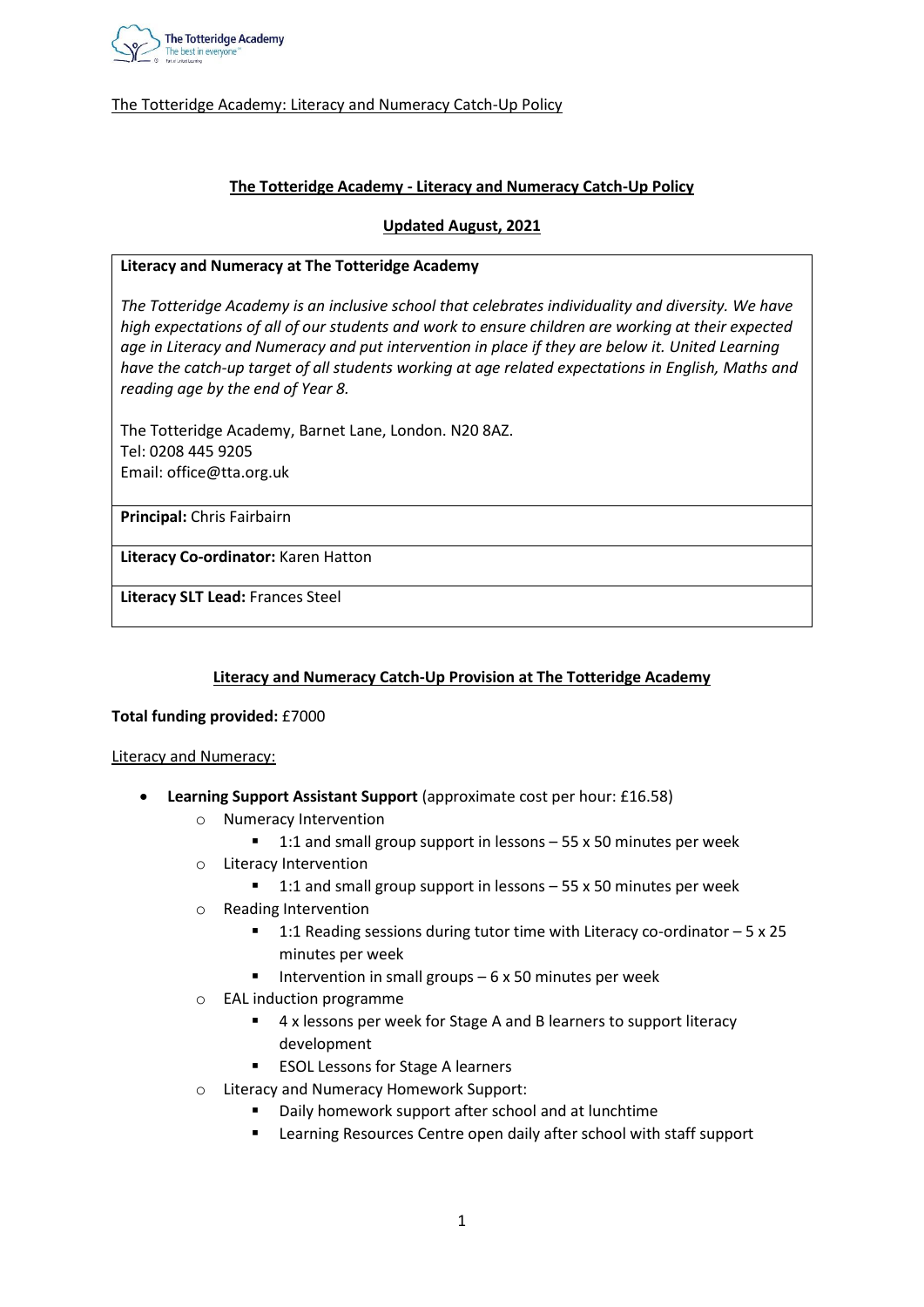

# Numeracy

- **Times Table Rock Stars** £129.27
	- $\circ$  Students use this programme to develop their accuracy and speed with times tables. This is monitored through assessments and baseline tests so that the impact can be regularly evaluated.
- **Hegarty Maths** £500
	- $\circ$  Students watch an online learning video and complete tests and assessments. Teachers track effort, accuracy, and time spent on Hegarty Maths so that they can set personalised targets and tasks.

### **Literacy**

- **Literacy – Year 7 Reading and Writing Programme** cost for Year 7: £3000
	- $\circ$  1 x lesson per week of Literacy led by Literacy Lead
	- o Extra sessions during the Literacy-focused Achievement Programme
- **Tutor Reading Programme** (approximate cost per year: £2,500):
	- o Training to maximise development of students' reading and literacy skills
	- $\circ$  2 x tutor time per week (50 minutes per week) spent with whole tutor group reading and tutor leading
	- $\circ$  Students reading the same book to develop reading skills and reading for pleasure
	- o A wide range of books per year group to develop knowledge, understanding, and enjoyment of writers, genres, and content
	- o Students track using TTA bookmarks
- **Department and Subject Vocabulary:**
	- o Key spellings per subject in student planners
	- o Subject teachers run regular spelling tests to develop spellings and key subject vocabulary.
	- o School wide spelling competition and spelling bee in Term 3
- **Literacy Intervention** (approximate cost per year: £2000):
	- o Step-Up Programme for selected KS3 students
	- o Achievement Programme intervention with a focus on Literacy
- **Annual Literacy Quiz**: £10 p.a.
	- o A competition against other Barnet Secondary Schools which develops students' knowledge and understanding of reading and fiction, as well as their teamwork
- **Read for Barnet Event**: £100 p.a.
	- o Students write book reviews which are then entered with prizes to be won
- **Carnegie Shadowing**: £50 p.a.
	- $\circ$  Students read and review eight books shortlisted by a panel of authors and librarians
- **Lexia** Dyslexia Screener £250
	- $\circ$  An online dyslexia screener providing guidance for support and intervention as a result
- **Reading Clubs and drop-ins** daily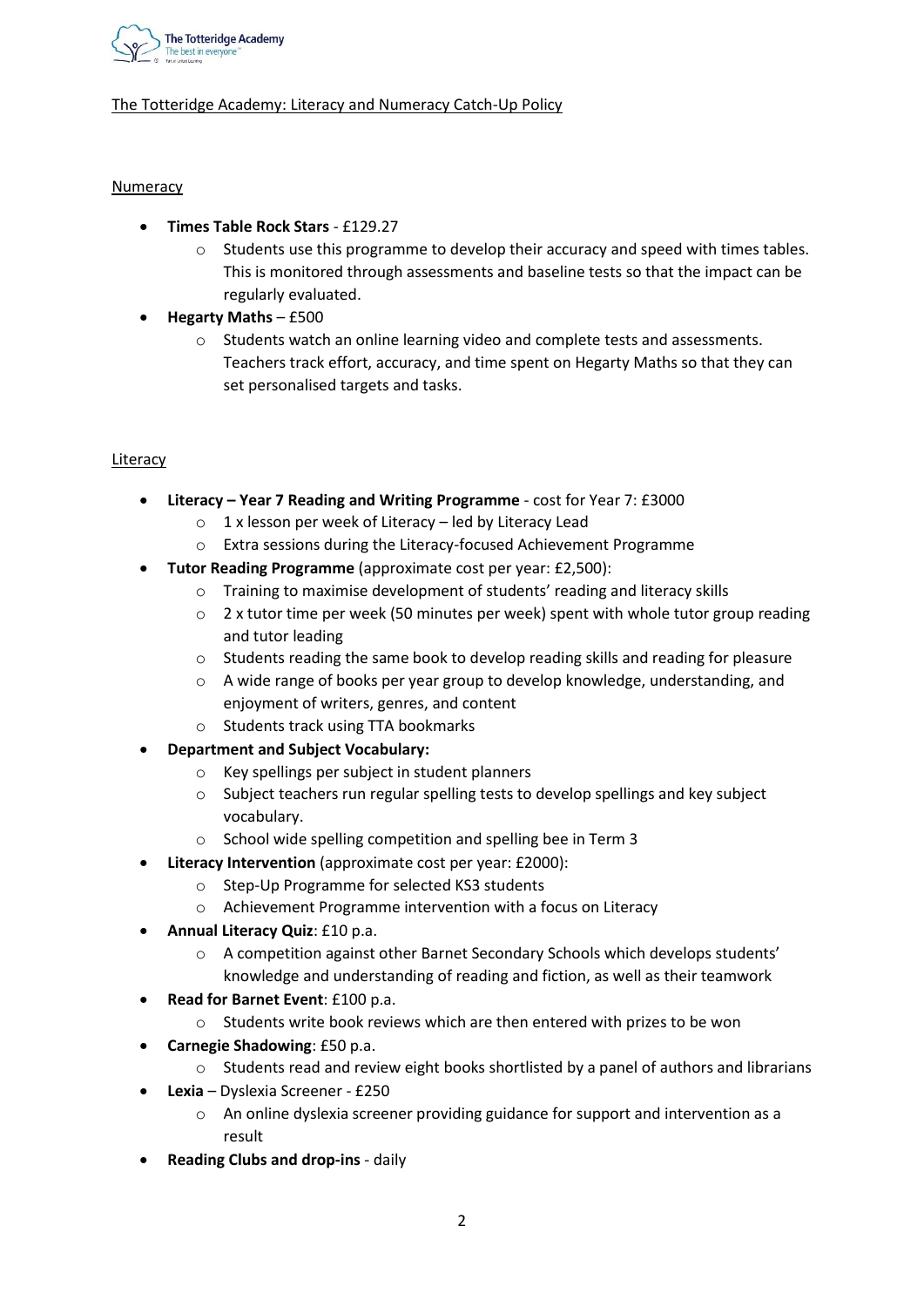

 $\circ$  Daily drop in to the library (before school, break, lunch, and after school) as well as weekly lunchtime reading

# **Monitoring and Evaluation of Literacy and Numeracy**

- o NGRT Assessments for Reading and Spelling Ages taken in Term 1 and Term 3 £2415 (for all KS3 students 2 x per year)
- o Ongoing formative assessments in lessons
- $\circ$  Termly formal assessments, the scores of which are recorded in the School Reports and sent home
- o United Learning Assessments for comparative data across all UL schools
- o Tracking of scores to look at reading and spelling ages compared to actual age
- o UL Step-Up Progress Tracker for intervention tracking

### **Supporting Students and Families**

- Hegarty Maths, Timestable Rockstar and Spellzone login details and statistics are communicated with parents so that they can monitor and support students' use of these programmes at home.
- Parents are invited in to read with their children during Library Lessons.
- The Literacy Co-ordinator communicates reading lists, reading strategies, and updates on events and opportunities through the school newsletter, as well as at Parents' Evenings.

### **Impact of Intervention – 2019-2020**

#### **Numeracy**

- Hegarty Maths:
	- o 671 students completed an average of 22 hours of learning each, and an average of 1000 questions each.
	- o See GID PhD doctorate analysing the impact of Hegarty Maths.
- Timestable Rockstars:
	- o On average students have reduced 1.5 seconds of their time to answer any times tables questions.
	- o One student has improved her speed by over 19 seconds per question.
	- o 50 students have improved their speed by 5 seconds or more.
	- $\circ$  This is rarely done in school-time so students spend their time independently on the programme.